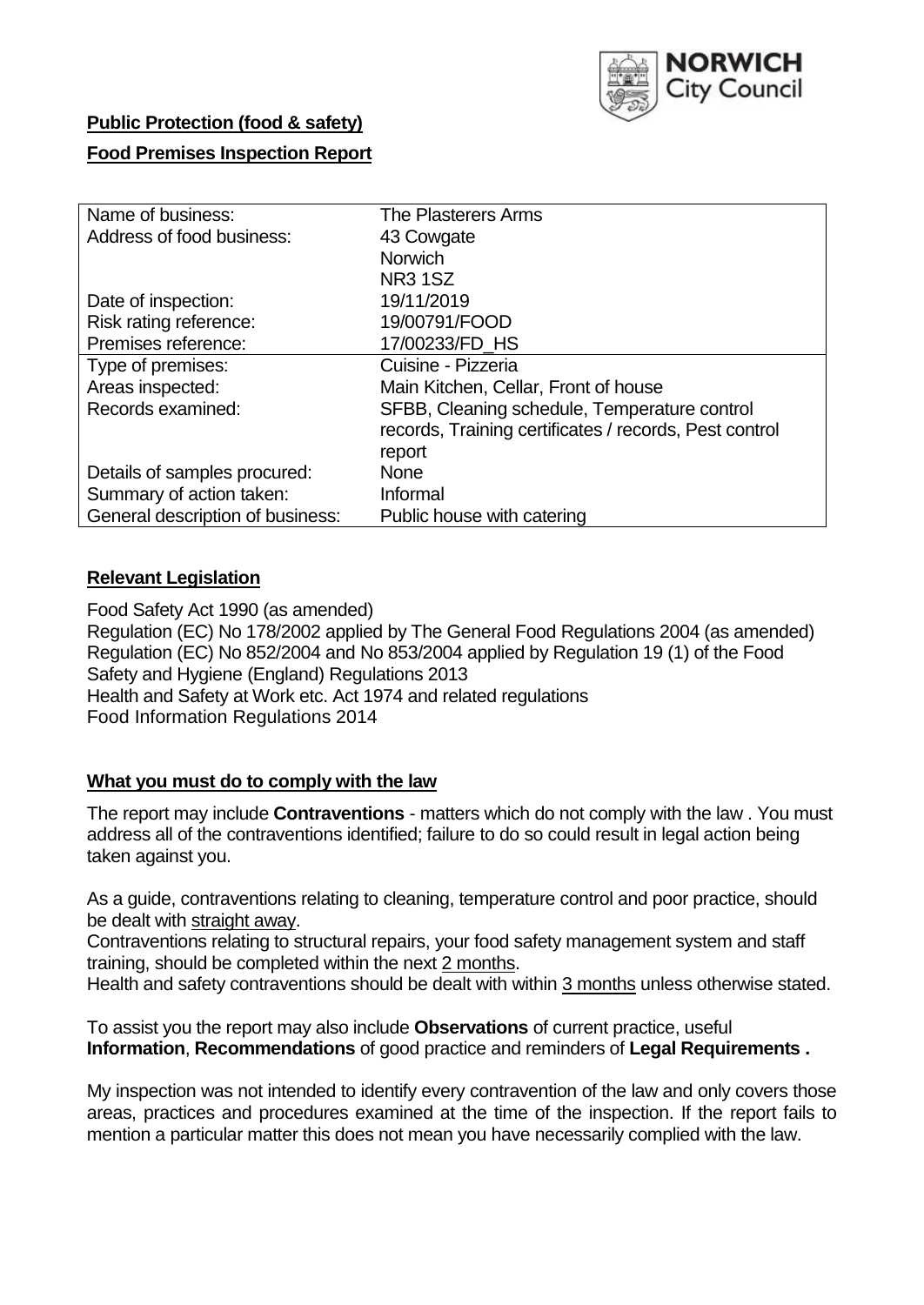# **FOOD SAFETY**

#### **How we calculate your Food Hygiene Rating:**

The food safety section has been divided into the three areas which you are scored against for the hygiene rating: 1. food hygiene and safety procedures, 2. structural requirements and 3. confidence in management/control procedures. Each section begins with a summary of what was observed and the score you have been given. Details of how these scores combine to produce your overall food hygiene rating are shown in the table.

| <b>Compliance Area</b>                     |          |    |           | <b>You Score</b> |               |    |           |                 |                |  |  |
|--------------------------------------------|----------|----|-----------|------------------|---------------|----|-----------|-----------------|----------------|--|--|
| Food Hygiene and Safety                    |          |    |           | $\Omega$         | 5             | 10 | 15        | 20              | 25             |  |  |
| <b>Structure and Cleaning</b>              |          |    | $\Omega$  | 5                | 10            | 15 | 20        | 25              |                |  |  |
| Confidence in management & control systems |          |    | $\Omega$  | 5                | 10            | 15 | 20        | 30 <sub>1</sub> |                |  |  |
|                                            |          |    |           |                  |               |    |           |                 |                |  |  |
| <b>Your Total score</b>                    | $0 - 15$ | 20 | $25 - 30$ |                  | $35 - 40$     |    | $45 - 50$ |                 | > 50           |  |  |
| <b>Your Worst score</b>                    | 5        | 10 | 10        |                  | 15            |    | 20        |                 |                |  |  |
|                                            |          |    |           |                  |               |    |           |                 |                |  |  |
| <b>Your Rating is</b>                      | 5.       | 4  |           | 3                | $\mathcal{P}$ |    |           |                 | $\overline{0}$ |  |  |

Your Food Hygiene Rating is 3 - a generally satisfactory standard

## **1. Food Hygiene and Safety**

Food hygiene standards are generally satisfactory and maintained. There is evidence of some non-compliance with legal requirements. Some lapses are evident however generally you have satisfactory food handling practices and procedures and adequate control measures to prevent cross-contamination are in place. The contraventions require your attention; although not critical to food safety they may become so if not addressed. **(Score 10)**

000300

#### Contamination risks

**Contravention** The following exposed food to the general risk of cross-contamination with bacteria or allergens or its physical contamination with dirt, foreign objects or chemicals:

• the same containers were being used for raw and ready-to-eat foods

**Legal Requirement** At all stages of production, processing and distribution, food must be protected from any contamination likely to render it unfit for human consumption, injurious to health or contaminated in such a way that it would be unreasonable to expect it to be consumed in that state.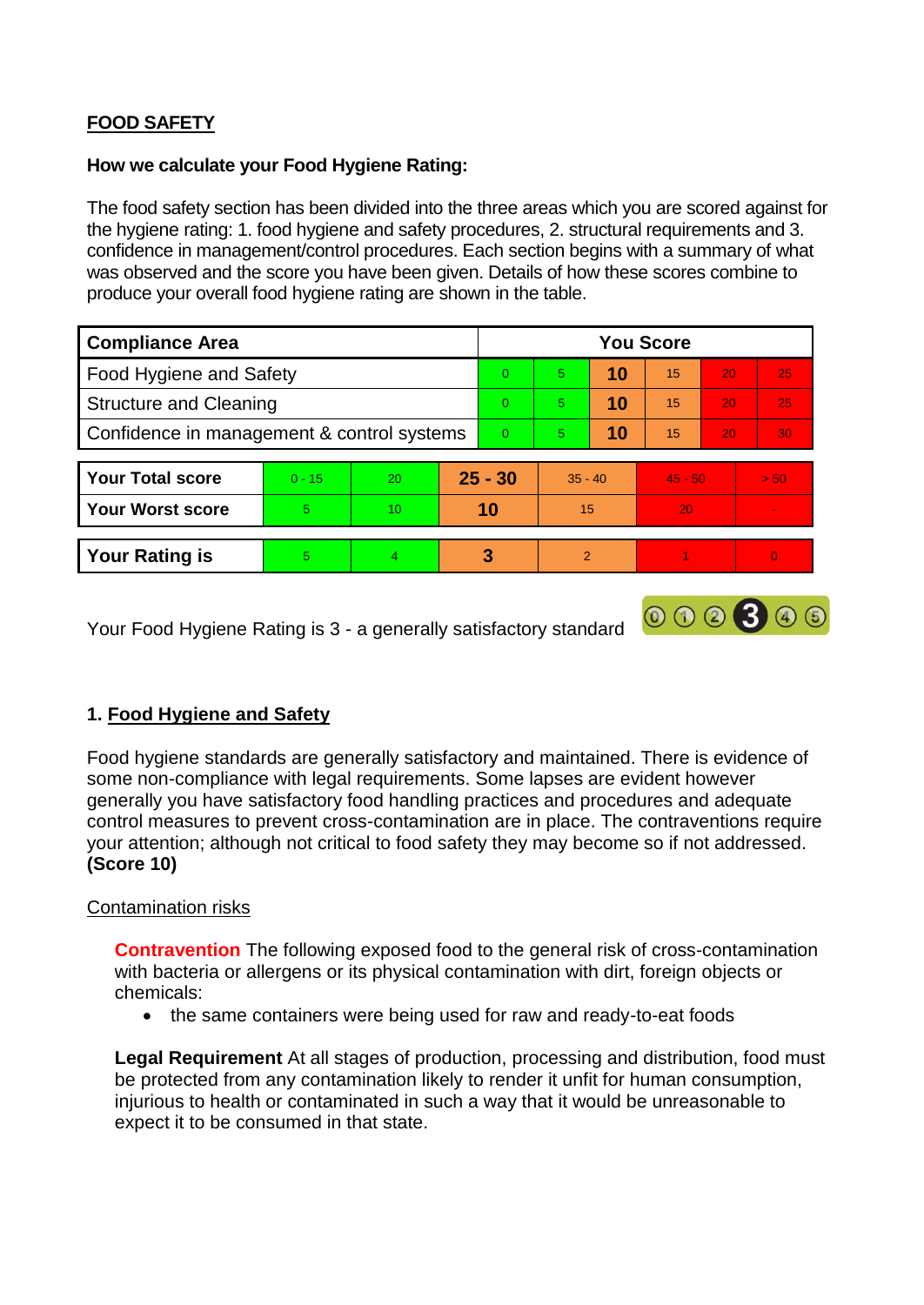**Information** The FSA has issued guidance on controlling *E.coli* 0157 through:

- the complete separation of raw and ready-to-eat food
- the correct use of wash-hand basins and thorough handwashing
- having dedicated equipment (including complex equipment) for raw and ready-to-eat foods
- thorough 2-stage cleaning and the correct use of sanitisers

• and by controlling the risks posed by soil contaminated vegetables. Visit: [www.food.gov.uk](http://www.food.gov.uk/) for more information

**Guidance** If equipment and utensils (for example chopping boards, containers and tongs) are to be used for raw and RTE foods, they should be disinfected by heat or an adequate dishwasher cycle (able to reach 82°C for 15 seconds) between uses.

**Guidance** If heat disinfection or a dishwasher is not possible, separate equipment and utensils should be used for handling raw and RTE foods. Such equipment should be easily identifiable (colour coded) and must be stored and washed separately.

**Recommendation** Chopping/cutting boards were being stored directly touching. Chopping/cutting boards must be stored in a rack properly divided to stop cross-contamination and to allow aeration

#### Personal Hygiene

**Contravention** the wash-hand basin was not in regular use. Regular hand washing is important for personal cleanliness. Remind all food handlers of the need to wash their hands before starting or returning to work, and specifically:

- After using the toilet;
- After handling rubbish;
- After smoking;
- After taking a break;
- After handling raw food

#### Temperature Control

**Observation** I was pleased to see you were able to limit bacterial growth and/or survival by applying appropriate temperature controls at points critical to food safety and that you were monitoring temperatures.

#### Unfit food

**Recommendation** You should have a system to identify when open or prepared foods need to be used by or discarded, to ensure the food is fit for consumption. I recommend you apply labels which give a date that is 2 days after the day of production e.g. if food is opened on Monday it should be used by the end of Wednesday (an exception is rice which should not be kept longer than 24 hours)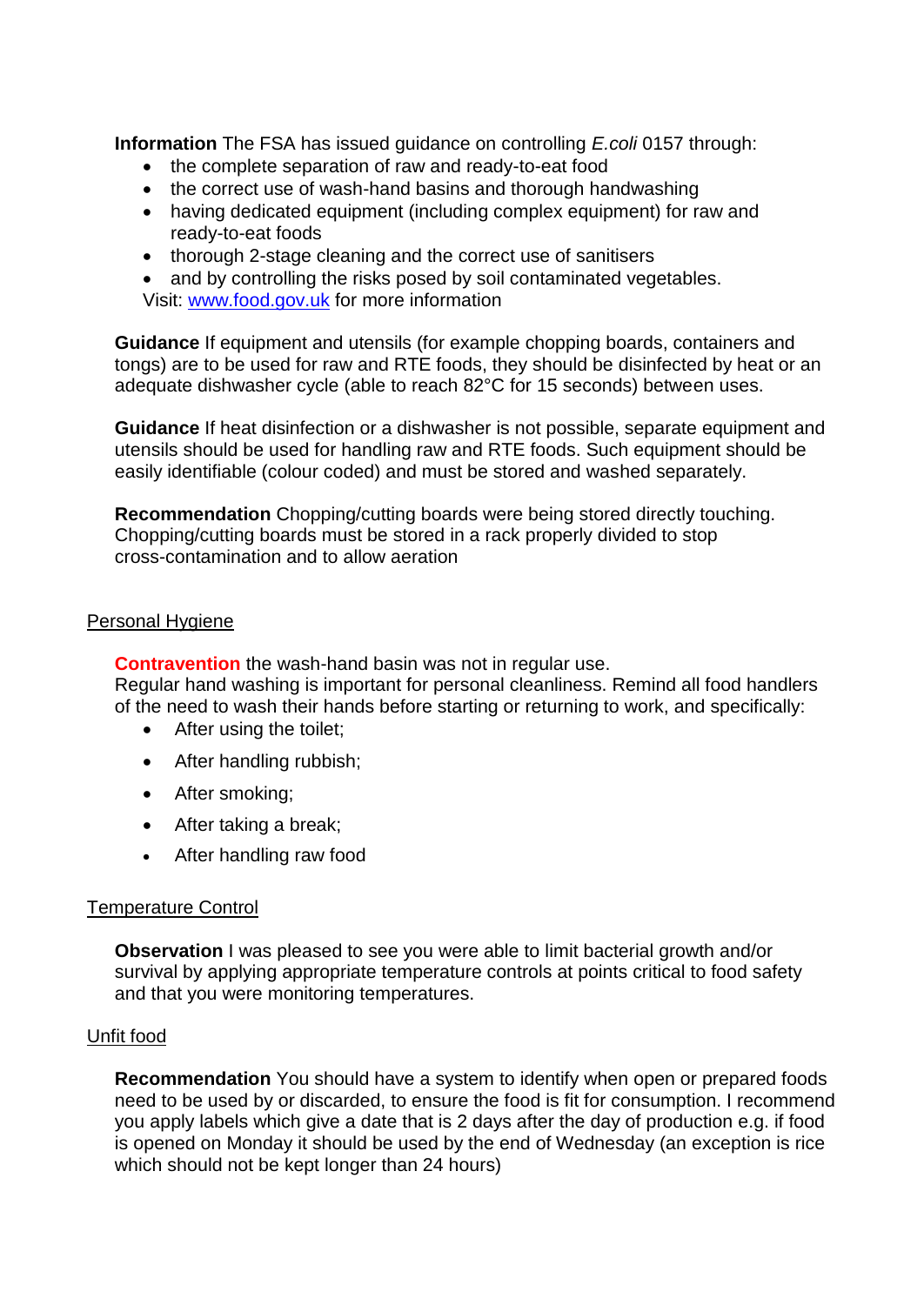#### Poor Practices

**Contravention** The following matters represented poor practice and if allowed to continue may cause food to become contaminated or lead to its deterioration:

- pizza paddles stored on floor
- eggs stored at ambient temperature

**Recommendation** it is a government recommendation that eggs are stored in the fridge

### **2. Structure and Cleaning**

The structure facilities and standard of cleaning and maintenance are of a generally satisfactory standard but there are some repairs and/or improvements which are required in order for you to comply with the law. Pest control and waste disposal provisions are adequate. The contraventions require your attention; although not critical to food safety they may become so if not addressed. **(Score 10)**

#### Cleaning of Structure

**Contravention** The following items were dirty and require more frequent and thorough cleaning:

- flooring underneath fryer
- wall next to fryer and behind pizza ovens
- rear door
- cellar walls/ceiling
- flooring in cellar

#### Cleaning of Equipment and Food Contact Surfaces

**Contravention** The following items are dirty and must be cleaned:

- overflow to wash hand basin
- underneath towel dispenser
- seals to freezer numbered 2
- seals to fridge numbered 5
- bottom to interior of fridge numbered 1
- seals to milk fridge behind bar
- seals to ice freezer behind bar
- interior to ice machine
- mastic behind washing up sink
- filters to extraction canopy
- canopy to extraction
- mat to flooring
- nozzle to coke/soft drinks post mix dispenser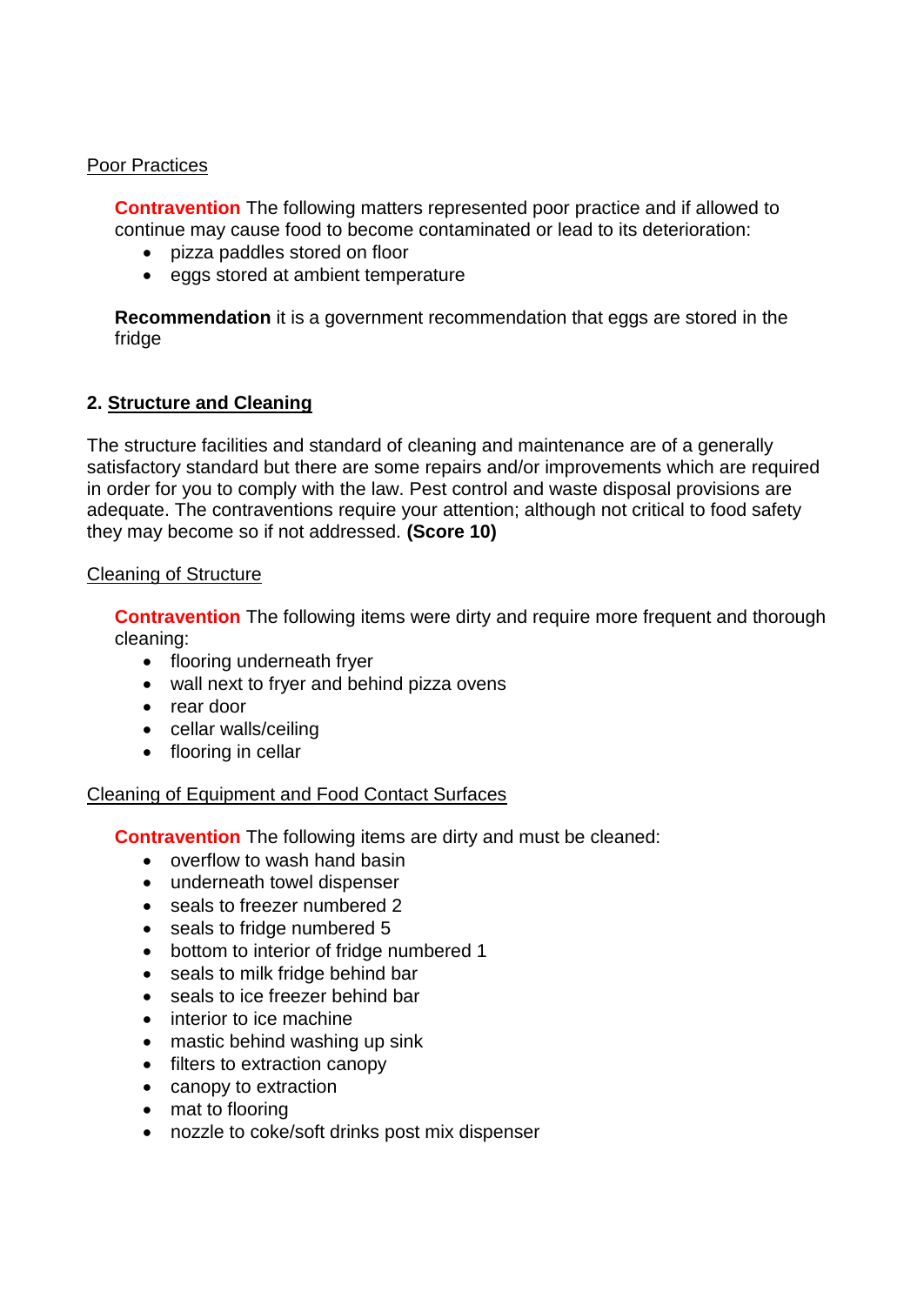## Cleaning Chemicals / Materials / Equipment and Methods

**Observation** I was pleased to see that your cleaning materials, methods and equipment were able to minimise the spread of harmful bacteria between surfaces.

### **Maintenance**

**Contravention** The following had not been suitably maintained and must be repaired or replaced:

- split seals to fridge numbered 2
- split seats to freezer numbered 1
- split seals to fridge numbered 1
- bare wood to shelving to stainless steel table

### Facilities and Structural provision

**Observation** I was pleased to see that adequate facilities had been provided.

## **3. Confidence in Management**

There are generally satisfactory food safety controls in place although there is evidence of some non-compliance with the law. Your records are appropriate and generally maintained but some deficiencies were identified. The contraventions require your attention; although not critical to food safety they may become so if not addressed. **(Score 10)**

## Food Hazard Identification and Control

**Contravention** You have not identified these food hazards or the methods of control at critical points in your operation:

using the same containers for raw and ready-to-eat foods

## Proving Your Arrangements are Working Well

**Contravention** You are not working to the following safe methods in your SFBB pack:

- it states in your SFBB pack that hats are worn
- you need to audit your pack as you were using one used by the previous owners which needs updating to include your new procedures

# **Traceability**

**Observation** Your records were such that food could easily be traced back to its supplier.

Waste Food and other Refuse